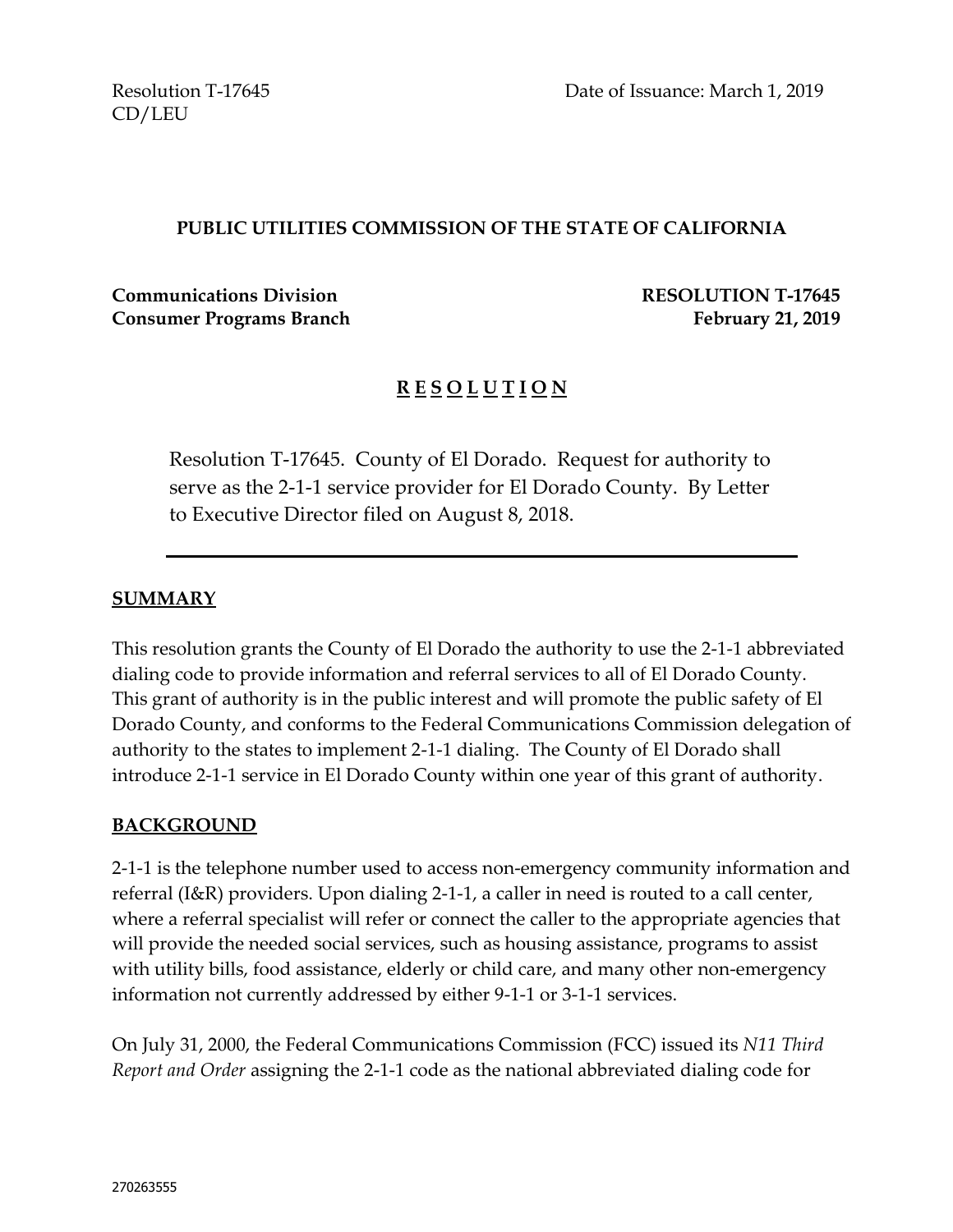information and referral services.<sup>1</sup> The FCC noted that the assignment is in the public interest and recognized that the public need for social service could be met through the implementation of a 2-1-1 dialing program. The FCC encouraged the states to implement 2-1-1 programs<sup>2</sup> and directed that "states will be allowed to continue to make local [N11] assignments that do not conflict with [FCC] national assignments." 3

On January 23, 2002, the California Public Utilities Commission (CPUC or Commission) instituted Rulemaking (R.) 02-01-025 to implement 2-1-1 dialing in the State of California. In Decision (D.) 03-02-029, the Commission adopted the regulatory policies and procedures needed to implement 2-1-1 dialing.<sup>4</sup>

On August 8, 2018, the Commission's Executive Director received via postal mail the application letter (application)<sup>5</sup> submitted by the County of El Dorado, requesting certification as the 2-1-1 service provider in El Dorado County.

On August 2, 2018, the County of El Dorado sent a copy of its application via email to SBC Communications, now AT&T, as well as to the service list for R.02-01-025, which includes the appropriate incumbent local exchange carriers.

The Communications Division (CD or staff) published notice of the County of El Dorado's application in the Commission Daily Calendar from August 9, 2018 through August 13, 2018. The Commission received no comments in response to the notice.

 $\overline{a}$ <sup>1</sup> Third Report and Order and Order on Reconsideration, FCC 00-256, CC Docket 92-105, released July 31, 2000 ("*N11 Third Report and Order")*

<sup>2</sup> *N11 Third Report and Order, ¶*21

<sup>3</sup> *N11 Third Report and Order, ¶*43

 $4$  D. 03-02-029 establishes guidelines and procedures whereby the Commission can certify I&R providers as eligible to purchase network telephone service that will enable them to receive calls 2-1-1 callers. The decision directs I&R providers seeking authority to provide 2-1-1 service to submit to the CPUC Executive Director a letter containing the information specified in the decision's Appendix A, which sets forth the standards and application procedures that ensure the selection of qualified I&R providers. The decision requires all local exchange carriers to submit advice letters by the appropriate deadlines set forth in the decision to provide 2-1-1 switch translation services at reasonable rates in the territories that will be served by I&R providers and to offer the services within six months of the advice letter filing. I&R providers must obtain an 8YY number that payphone operators and competitive local exchange carriers may use to route 2-1-1 calls. Additionally, I&R providers must implement 2-1-1 service within one year of the Commission's grant of authority; failure to do will result in the Commission's rescission of the authority. D.03-02-029, February 13, 2003, [http://docs.cpuc.ca.gov/word\\_pdf/FINAL\\_DECISION/23645.pdf](http://docs.cpuc.ca.gov/word_pdf/FINAL_DECISION/23645.pdf)

 $<sup>5</sup>$  The terms "application letter", "letter" and "application" used herein mean the package of materials the prospective</sup> I&R provider files with the Commission by letter to the Executive Director, as specified in D.03-02-029, and are not a formal application to the Commission as described in the Commission's Rules of Practice and Procedure.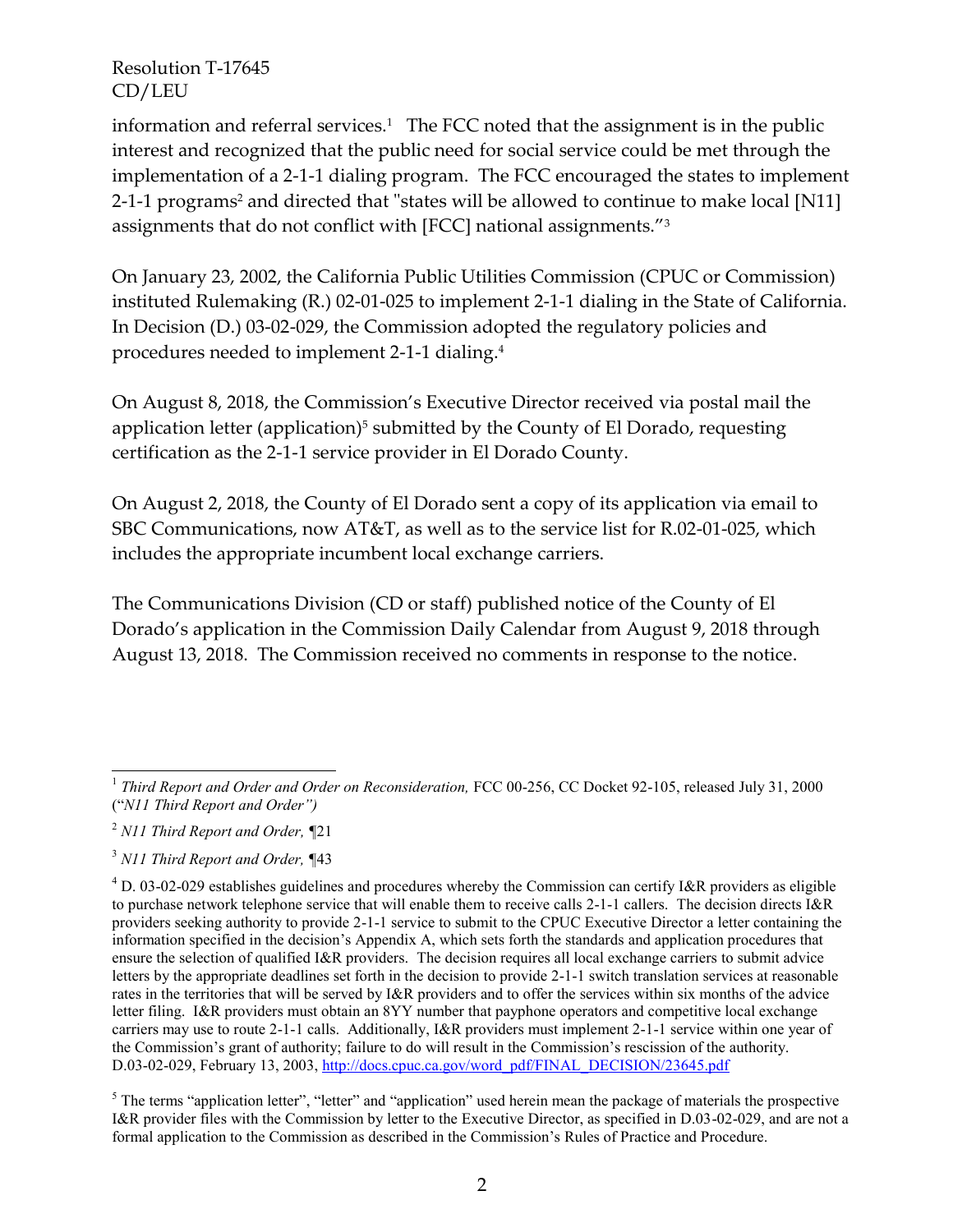On August 28, 2018, CD sent a data request to the County of El Dorado, seeking further information regarding its application. On September 11, 2018, the County of El Dorado provided CD with its response to the data request.

## **DISCUSSION**

### **County of El Dorado's Application**

The application for 2-1-1 service is organized into four sections. The County of El Dorado provided information for each of the four sections as discussed below.

### *Section 1 Organizational Structure, Background and Experience*

El Dorado County currently does not have 2-1-1 service. The County of El Dorado is a county government in the State of California.<sup>6</sup> El Dorado County is located in eastcentral California and is situated almost entirely within the Sierra Nevada mixed conifer forest, oak woodlands and areas of heavy chaparral vegetation.<sup>7</sup> The California Department of Forestry and Fire Protection (Cal Fire)'s fire hazard severity zones maps show large areas of El Dorado County are in high or very high fire hazard zones. $^8$ 

The County of El Dorado Health and Human Service Agency (HHSA) submitted the application, along with supporting documentation, which includes an audited financial statement and a proposed three-year budget that demonstrate that the County of El Dorado is a solvent entity with appropriate budgetary planning to support 2-1-1. The Director of HHSA will oversee the implementation of the El Dorado County 2-1-1 service (2-1-1 El Dorado), and one HHSA staff member will serve as the 2-1-1 community liaison. The County of El Dorado is experienced in providing I&R and currently offers I&R services through many of its departments, such as the Information and Assistance Program offered through the HHSA, which helps seniors and families access social and health services.

The County of El Dorado has contracted with Interface Children and Family Service (Interface) for 2-1-1 call center and database management services. Interface, located in

 $\overline{a}$ 

<sup>6</sup> El Dorado County was created by the California State Legislature on February 18, 1850. The County of El Dorado has operated under a charter since 1994. [https://www.edcgov.us/Government/Pages/About\\_Us.aspx.](https://www.edcgov.us/Government/Pages/About_Us.aspx)

<sup>7</sup> El Dorado County Fire Safe Council, [http://www.edcfiresafe.org/about-the-council/board-information/about-el](http://www.edcfiresafe.org/about-the-council/board-information/about-el-dorado-county/)[dorado-county/](http://www.edcfiresafe.org/about-the-council/board-information/about-el-dorado-county/)

<sup>&</sup>lt;sup>8</sup> Cal Fire El Dorado County Fire Hazard Severity Zone Map, [http://www.fire.ca.gov/fire\\_prevention/fhsz\\_maps\\_eldorado](http://www.fire.ca.gov/fire_prevention/fhsz_maps_eldorado)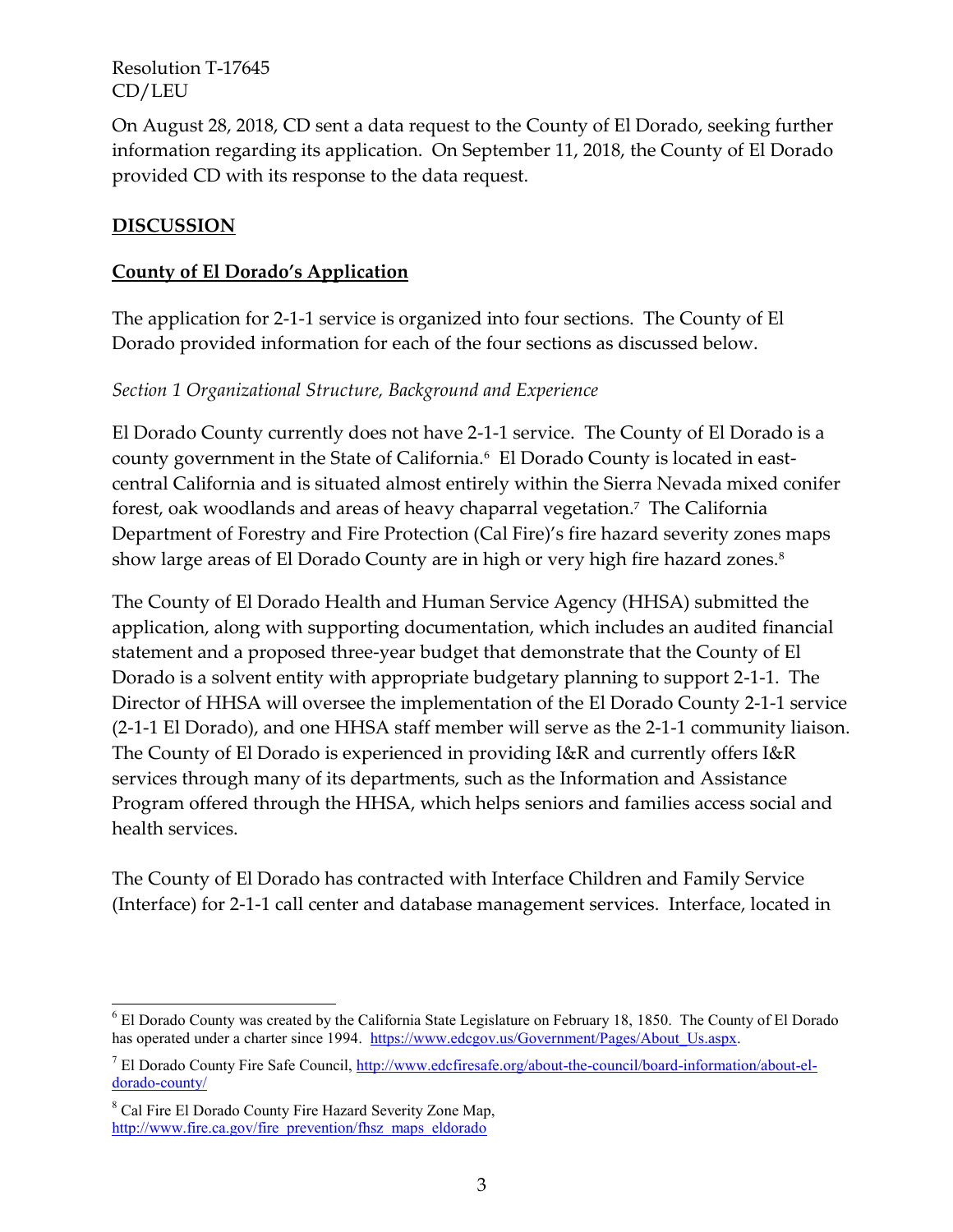$\overline{a}$ 

Ventura County, has served as the 2-1-1 service provider for Ventura County since 2005, and currently supports 16 other California counties<sup>9</sup> via contracts in various aspects of 2-1-1 service. Interface provides a broad range of I&R services and systems such as the Ventura County Homeless Management System, a database used to assist with the allocation of services and resources for the homeless population.

### *Section 2 – Terms and Conditions of Service*

The County of El Dorado states that it does not and will not accept fees from referred organizations in return for referrals, and that it will provide 2-1-1 service free of charge to callers with no commercial interruptions. Interface will answer each 2-1-1 call with live help 24 hours a day, 7 days a week, regardless of language or disability. Interface is staffed with bilingual 2-1-1 personnel to assist non-English speaking callers. Translation services are available to provide live phone translation in over 150 languages. Interface uses the Internet Protocol Teletype (TTY) system to provide TTY access for deaf and disabled callers. 10

## *Section 3 – Alliance of Information and Referral Services Standards*

The County of El Dorado's application describes the following 2-1-1 policies that conform to the professional standards established by the Alliance of Information and Referral Services (AIRS) <sup>11</sup> for the delivery of I&R and 2-1-1 services:

- Maintain internal protocols ensuring callers are assessed and referred to the needed resources, including a threat assessment protocol directing I&R staff to transfer callers in crisis directly to 9-1-1 or the local crisis centers.
- Update resource database annually to ensure it is comprehensive, accurate and up-to-date with local, state and national services.
- Secure call center space with locked entrance, store client files in locked cabinets, password-protect computers, and restrict database access to I&R personnel only to ensure client confidentiality.

<sup>&</sup>lt;sup>9</sup> Interface supports the following 16 California counties through contracts: Santa Barbara, Monterey, San Luis Obispo, Shasta, Tehama, San Francisco, San Mateo, Solano, Santa Cruz, Marin, Napa, San Benito, Santa Clara, San Joaquin, Fresno and Orange.

<sup>&</sup>lt;sup>10</sup> Interface also uses a system that converts analog TTY calls into a digital interface.

 $11$  AIRS is the national professional membership organization of the I&R providers. AIRS' guidelines are the basis for the service delivery standards associated with use of the 2-1-1 dialing code as specified by D. 03-02-029.

D.03-02-029, February 13, 2003, [http://docs.cpuc.ca.gov/word\\_pdf/FINAL\\_DECISION/23645.pdf](http://docs.cpuc.ca.gov/word_pdf/FINAL_DECISION/23645.pdf)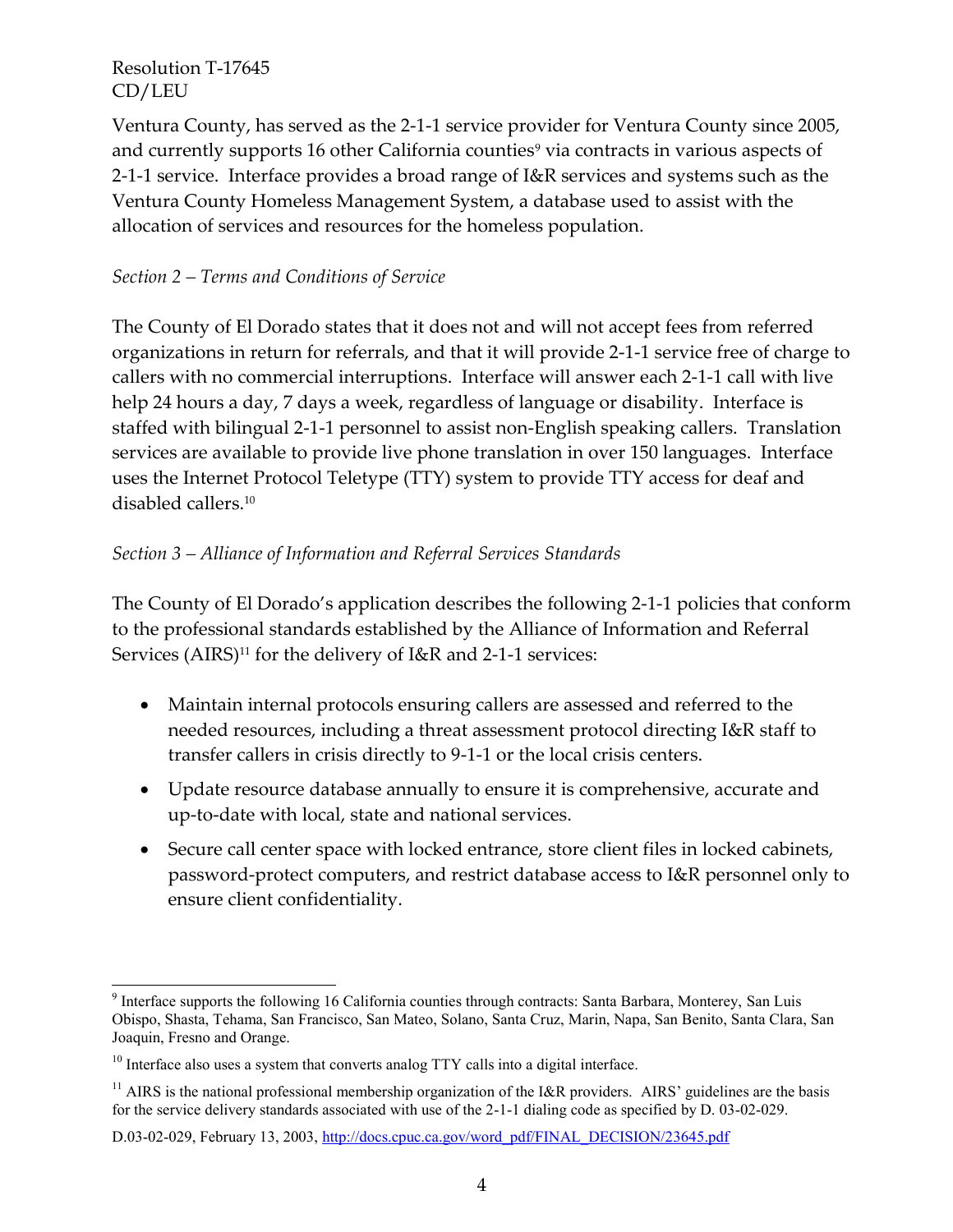- Collect data on 2-1-1 calls received, referrals made and/or lack of available referrals, aggregate data, and produce reports for internal analysis and community planning.
- Maintain disaster plans and a pre-disaster resource database containing ongoing public safety services, and ensure 2-1-1 service is available during disasters.
- Develop partnerships with other 2-1-1 and I&R providers, train I&R staff on all areas of I&R and 2-1-1, and increase public awareness of 2-1-1.

These policies indicate that the County of El Dorado will adhere to the AIRS standards for delivery of 2-1-1 service.

## *Section 4 – Documentation of Community Support*

On March 13, 2018, the County of El Dorado Board of Supervisors approved the 2-1-1 service in the County of El Dorado and authorized the contract with Interface for call center and database services. The County of El Dorado received eight endorsement letters, six from local organizations in the fields of health and human services and two from local elected officials. Wendy Thomas, Mayor of the City of Placerville, on July 2, 2018, and William Schultz, Recorder Clerk for Registrar of Voters and Director of Veterans Affairs, on June 29, 2018, endorsed the County of El Dorado as the organization that is best qualified as the 2-1-1 provider in El Dorado County. The California of Alliance of Information and Referral Services also submitted a letter on December 4, 2018 to support the County of El Dorado's request for authority to provide 2-1-1 service. These endorsements indicate support from the community and local governments for the County of El Dorado as the local 2-1-1 provider.

In processing the County of El Dorado's 2-1-1 application, CD considered in particular the inputs of local governments in El Dorado County because they oversee the operations of numerous agencies and programs in the fields of health and human services within El Dorado County, and therefore, are best equipped to evaluate whether an I&R provider is best fit to provide 2-1-1 service in El Dorado County. CD values the inputs of the local officials and take official notice of their actions.

### **Safety Considerations**

The County of El Dorado will integrate 2-1-1 service into El Dorado County's emergency public information system to disseminate public information during disasters. During a disaster, the County of El Dorado will work with Interface under the direction of the County of El Dorado Office of Emergency Services to disseminate critical public information, such as information on evacuations, shelters, road closures, utility outages,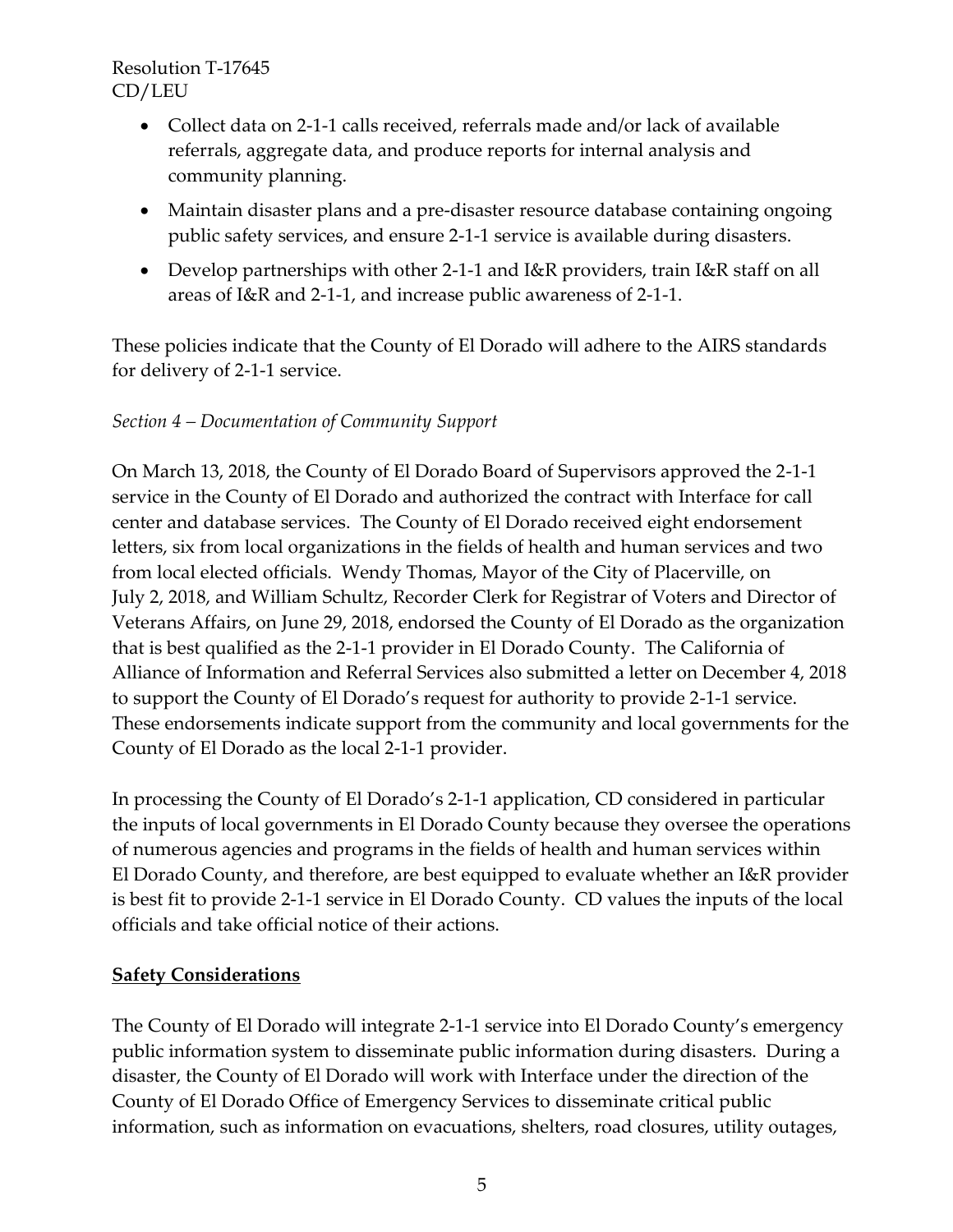etc. 2-1-1 El Dorado will have a direct, positive public safety impact on El Dorado County residents during emergencies and disasters.

# **Implementation of 2-1-1 Calling**

The County of El Dorado indicates that upon receiving the authority from the Commission to implement 2-1-1 service, it will negotiate with telecommunications service providers serving El Dorado County to establish 2-1-1 switch translation services. The County of El Dorado also notes that, in accordance with Ordering Paragraph 5 of D. 03-02-029, <sup>12</sup> it has obtained a toll free 8YY number that competitive local exchange carriers may use to route 2-1-1 calls.

# **Staff Conclusions and Recommendations**

CD concludes that the County of El Dorado's application for authority to provide 2-1-1 service to El Dorado County meets the requirements set forth in D.03-02-029. CD finds that granting the authority requested is in the public interest as 2-1-1 will promote the public safety of El Dorado County, and conforms to the FCC's delegation of authority to the states to implement 2-1-1 programs. 13 Therefore, CD recommends that the Commission grant the County of El Dorado's request to use the 2-1-1 dialing code to provide I&R services.

# **Terms and Conditions of the Authority**

Decision 03-02-029 requires that an I&R provider that is granted authority must provide 2-1-1 service within one year of the Commission's granting of the authority. Therefore, we will require the County of El Dorado to implement 2-1-1 service within one year from the date of this resolution. El Dorado County's failure to do so would result in rescission of the authority the Commission is granting here. El Dorado county should provide to the Director of CD written notification of the date 2-1-1 service is first rendered to the public within five business days after the service begins.

The authority granted by this resolution is not transferable except upon Commission approval. Should the County of El Dorado Board of Supervisors wishes to rescind, reassign, or modify its authority to use 2-1-1 dialing, it can provide a letter to the Commission's Executive Director. We are requiring the County of El Dorado to seek approval from the Commission via a letter to the Director of CD 30 days in advance of any changes to the geographic area served, any change to the vendor for call center

 $\overline{a}$ <sup>12</sup> D.03-02-029, Ordering Paragraph 5 states, "Those implementing 2-1-1 service shall obtain an 8YY phone number that payphone operators and competitive local exchange carriers may use to direct calls to the I&R provider."

<sup>13</sup> *N11 Third Report and Order*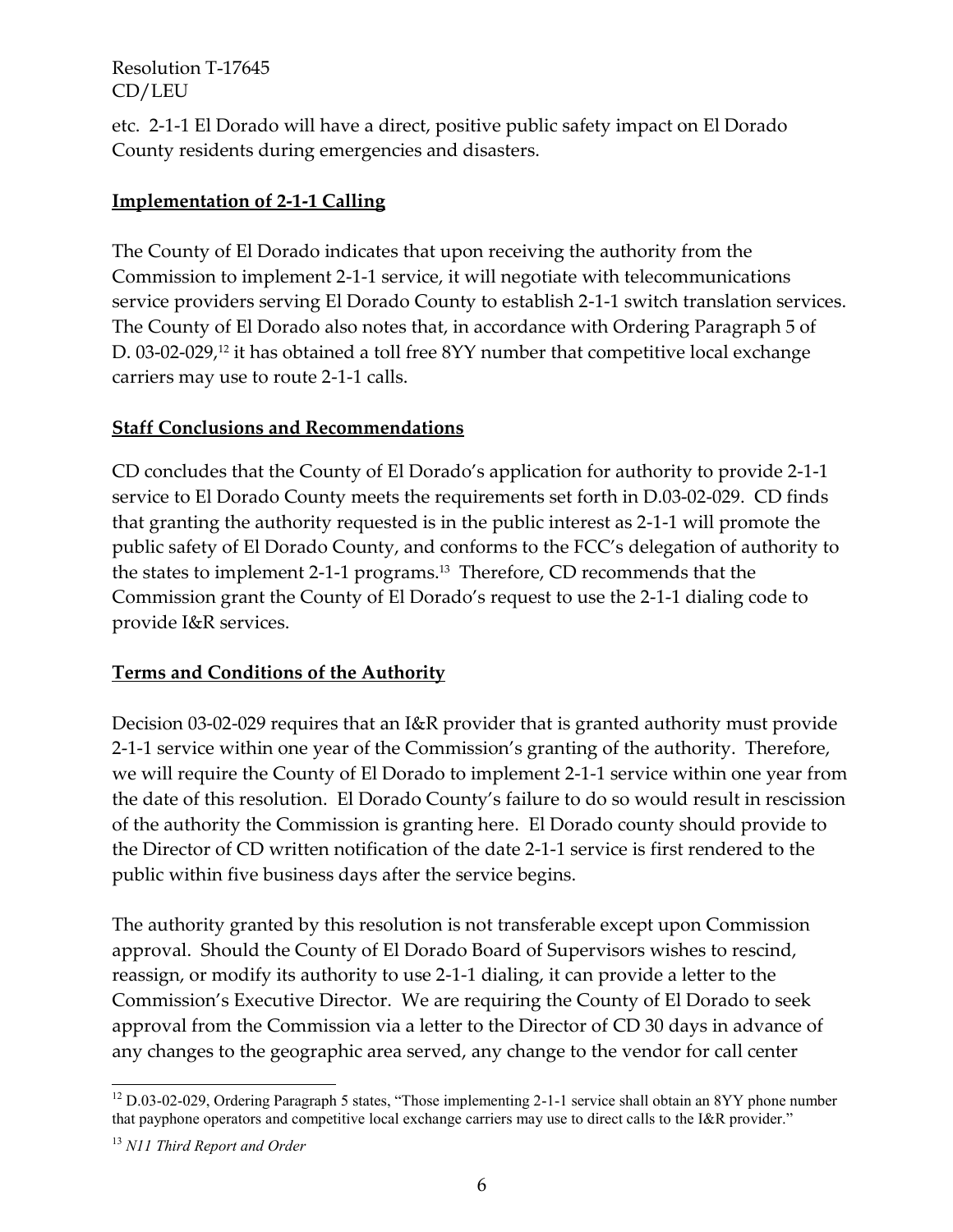and/or database management services, or if the ability to continue as a 2-1-1 service provider in El Dorado County changes.

Decision 03-02-029 does not require renewal of the authority granted to an I&R provider to provide 2-1-1 service or recertification of the I&R provider to whom the authority was granted. However, it is important that the Commission be kept informed and updated regularly on the services provided under the authority granted. Therefore, we will require the County of El Dorado to report to the Director of CD via email at [CDcompliance@cpuc.ca.gov](mailto:CDcompliance@cpuc.ca.gov) by March 1 of each calendar year the following information:

- a) Name of organization providing 2-1-1 service to El Dorado County and contact information (include person to contact)
- b) Geographic area(s) served
- c) Name of vendor providing 2-1-1 call center services and contact information
- d) Name of vendor providing resource database services and contact information
- e) Name of vendor providing after-hour service and contact information
- f) Summary (not to exceed one page) of the 2-1-1 services provided during the previous calendar year, with specific mentions of all declared and non-declared disasters and emergencies during which 2-1-1 was activated.

# **COMMENTS**

In compliance with Public Utilities Code  $\S 311(g)(1)$ , the Commission emailed a notice letter on January 22, 2019, informing the parties on the R 02-01-025 service list of the availability of this resolution for public comments at the Commission's website [www.cpuc.ca.gov.](http://www.cpuc.ca.gov/) The notice letter also informed parties that the final confirmed resolution adopted by the Commission will be posted and available at the same website. No comments were filed.

### **FINDINGS**

- 1. On August 8, 2018, the Commission's Executive Director received via postal mail the application letter (application) submitted by the County of El Dorado, requesting certification as the 2-1-1 service provider in El Dorado County. On August 2, 2018, the County of El Dorado sent a copy of its application via email to SBC Communications, now AT&T, as well as to the service list for Rulemaking 02-01-025, which includes the appropriate incumbent local exchange carriers.
- 2. The County of El Dorado is a county government in the State of California.
- 3. El Dorado County currently does not have 2-1-1 service.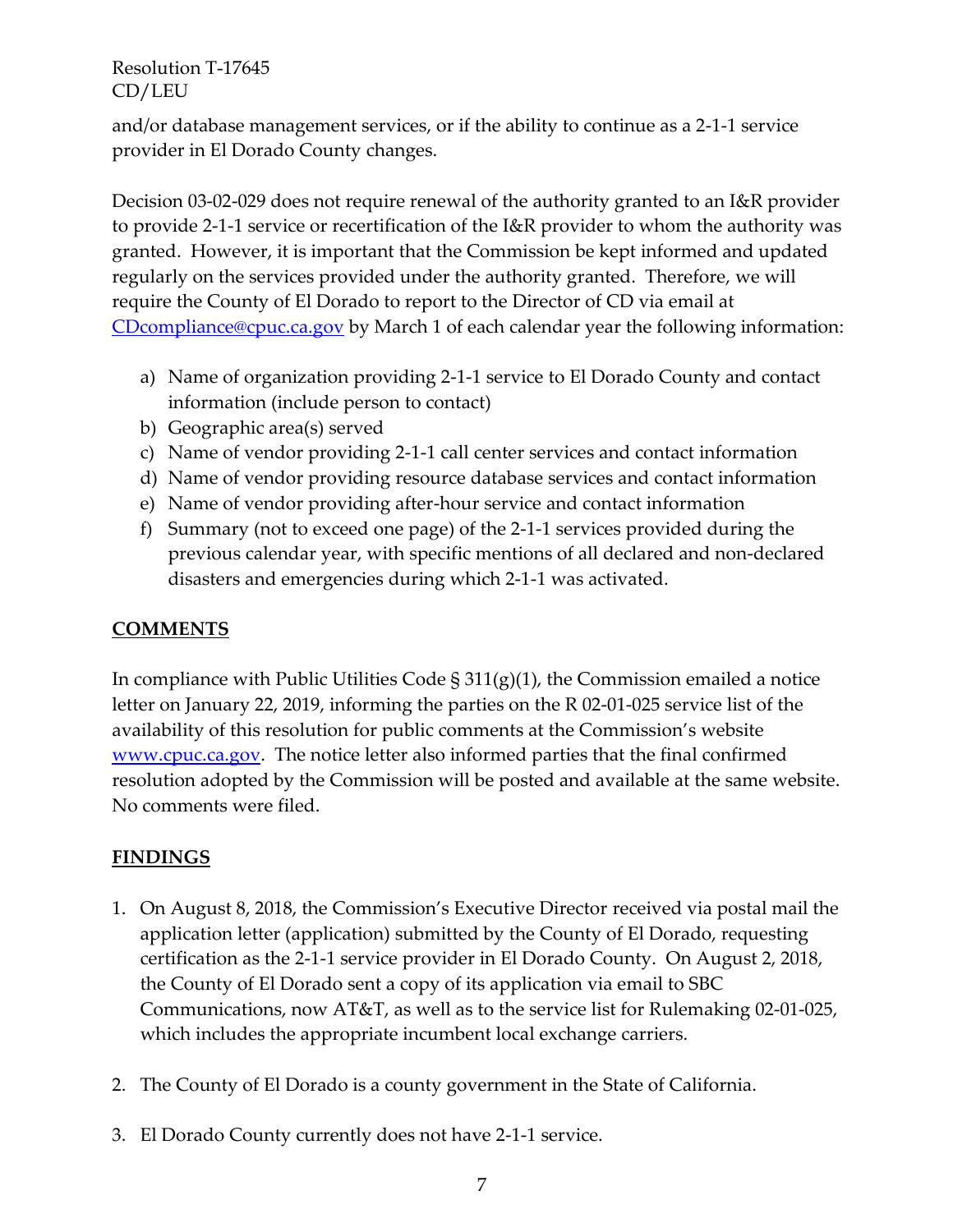- 4. The County of El Dorado Health and Human Services Agency will oversee the implementation of the El Dorado County 2-1-1 service and has contracted with Interface Children and Family Service (Interface) for 2-1-1 call center and database management services. Both the County of El Dorado and Interface are experienced in providing information and referral (I&R) services.
- 5. On March 13, 2018, the County of El Dorado Board of Supervisors approved the 2-1-1 service in the County of El Dorado and authorized the contract with Interface for call center and database management services. The County of El Dorado received support from local health and social services organizations and local elected officials for its request to serve as the local 2-1-1 provider.
- 6. The County of El Dorado's application meets the requirements set forth in Decision 03-02-029.
- 7. Granting the County of El Dorado's request to use the 2-1-1 dialing code to provide I&R services is in the public interest as 2-1-1 will promote the public safety of El Dorado County and conforms to the Federal Communications Commission's delegation of authority to the states to implement 2-1-1 programs.
- 8. The authority granted to the County of El Dorado to provide 2-1-1 service is not transferrable except upon Commission approval.
- 9. The County of El Dorado should be required to notify the Commission via a letter to the Director of Communications Division 30 days in advance of any changes to the geographic area served, vendor for call center and/or database management services, or the ability to continue as a 2-1-1 service provider in El Dorado County.
- 21. The County of El Dorado should be required to report to the Director of Communications Division by March 1 of each calendar year information about the 2-1-1 service.
- 22. The County of El Dorado must implement 2-1-1 service in El Dorado County within one year of the date of this resolution pursuant to Decision 03-02-029.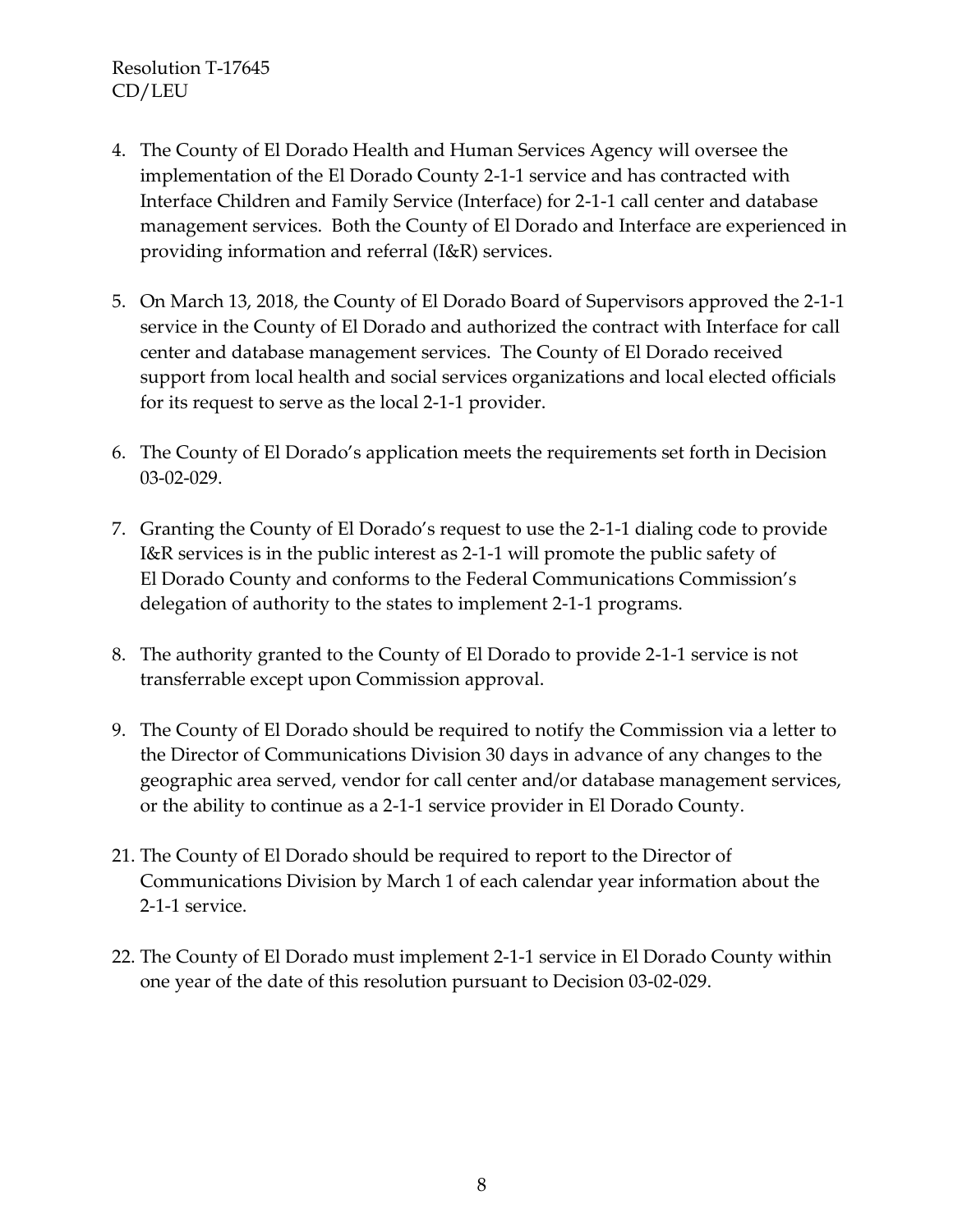### **THEREFORE, IT IS ORDERED that:**

- 1. The County of El Dorado is granted the authority to use the 2-1-1 abbreviated dialing code to provide information and referral services to El Dorado County.
- 2. The County of El Dorado shall not transfer the authority granted except upon Commission approval.
- 3. The County of El Dorado should be required to notify the Commission via a letter to the Director of Communications Division 30 days in advance of any changes to the geographic area served, vendor for call center and/or database management services, or the ability to continue as a 2-1-1 service provider in El Dorado County.
- 4. The County of El Dorado shall be required to report to the Director of Communications Division via email at [CDcompliance@cpuc.ca.gov](mailto:CDcompliance@cpuc.ca.gov) by March 1 of each calendar year the following information:
	- a) Name of organization providing 2-1-1 service to El Dorado County and contact information (include person to contact)
	- b) Geographic area(s) served
	- c) Name of vendor providing 2-1-1 call center services and contact information
	- d) Name of vendor providing resource database services and contact information
	- e) Name of vendor providing after-hour service and contact information
	- f) Summary (not to exceed one page) of the 2-1-1 services provided during the calendar year, with specific mentions of all declared and non-declared disasters and emergencies during which 2-1-1 was activated.
- 4. The County of El Dorado shall introduce 2-1-1 service in El Dorado County within one year of the date of this Resolution.
- 5. The County of El Dorado shall notify the Director of the Communications Division in writing of the date 2-1-1 service is first rendered to the public, within five business days after service begins.